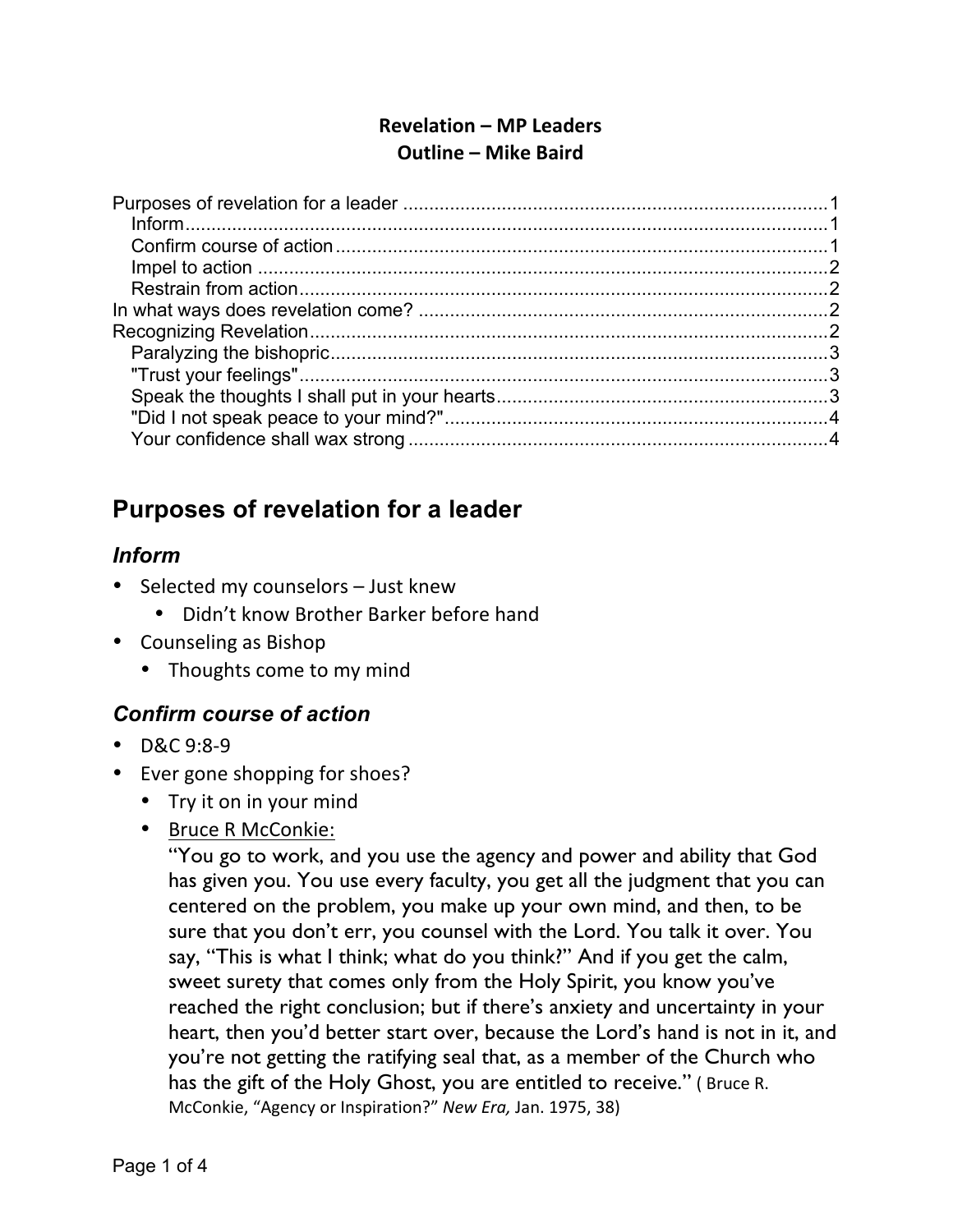### *Impel to action*

- Nephi & Laban (1 Nephi 4)
- The Petersons
	- Felt to go to their house and invite them to be sealed in the Temple. They accepted. (Nov 2002)

### *Restrain from action*

- When I went to send a calling to the stake
	- Could not send the email

## **In what ways does revelation come?**

- visions or dreams
- words or thoughts communicated to the mind
- sudden enlightenment (aha!)
- Positive or negative feelings
- Prophet Joseph Smith:

"A person may profit by noticing the first intimation of the spirit of revelation; for instance, when you feel pure intelligence flowing into you, it may give you sudden strokes of ideas … and thus by learning the Spirit of God and understanding it, you may grow into the principle of revelation" (*Teachings of the Prophet Joseph Smith*, p. 151)

# **Recognizing Revelation**

• President Dalton

"Bishop Baird. It is not expected of you to have all the answers. Your responsibility is to recognize revelation when you hear it." (Personal conversation, 2004)

- All answers will not come directly to you as a leader
- The Spirit will confirm to you that a particular expression of something is revelation.
	- May come from a counselor or others
	- May come from your leader
- However, you need to be seeking for it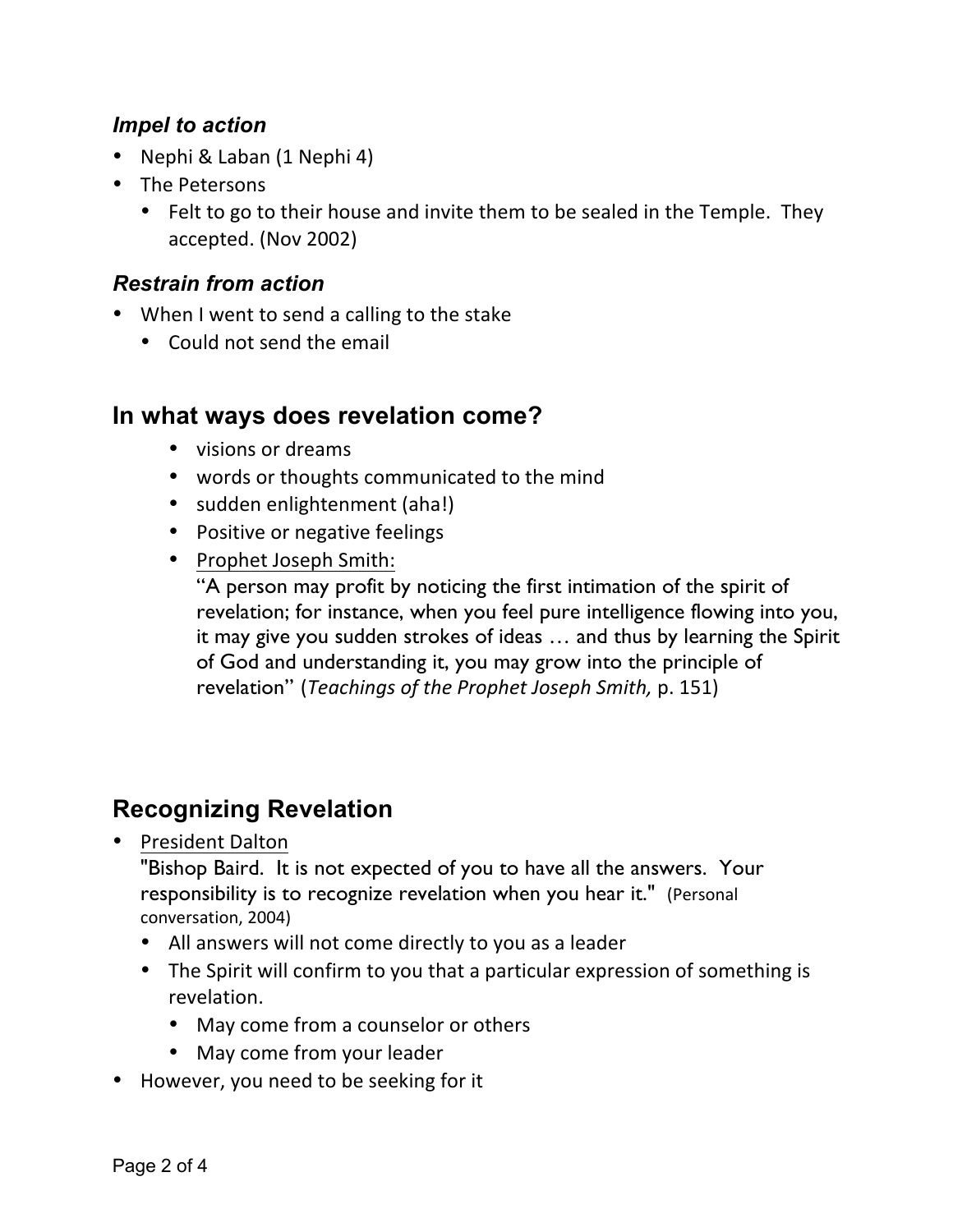## *Paralyzing the bishopric*

- First meeting looked around and realized that "the buck stopped here"
- Afraid to make a mistake  $-$  stakes seemed enormous
- Once I had made a decision was worried it was wrong
- Paralyzing the bishopric

### *"Trust your feelings"*

- President Dalton (Nov 2002) "Trust your feelings, almost all revelations as a bishop will come to you as feelings"
- 1 Nephi 17:45

"… he hath spoken unto you in a still small voice, but ye were past feeling, that ye could not feel his words"

• Boyd K Packer

"We do not have the words (even the scriptures do not have words) which perfectly describe the Spirit. The scriptures usually use the word voice, which does not exactly fit. These delicate, refined spiritual communications are not seen with our eyes nor heard with our ears.… It is a voice that one feels more than one hears…. I have come to know that inspiration comes more as a feeling than as a sound." (A Watchman on the Tower, pg 279)

• See "Listening and Judging by the Spirit" by Mike Baird

## *Speak the thoughts I shall put in your hearts*

• D&C 100:5-8

"5)Therefore, verily I say unto you, lift up your voices unto this people; speak the thoughts that I shall put into your hearts, and you shall not be confounded before men;

6)For it shall be given you in the very hour, yea, in the very moment, what ye shall say.

7)But a commandment I give unto you, that ye shall declare whatsoever thing ye declare in my name, in solemnity of heart, in the spirit of meekness, in all things.

8) And I give unto you this promise, that inasmuch as ye do this the Holy Ghost shall be shed forth in bearing record unto all things whatsoever ye shall say."

• "Learn to trust in the Lord that he will uphold us"